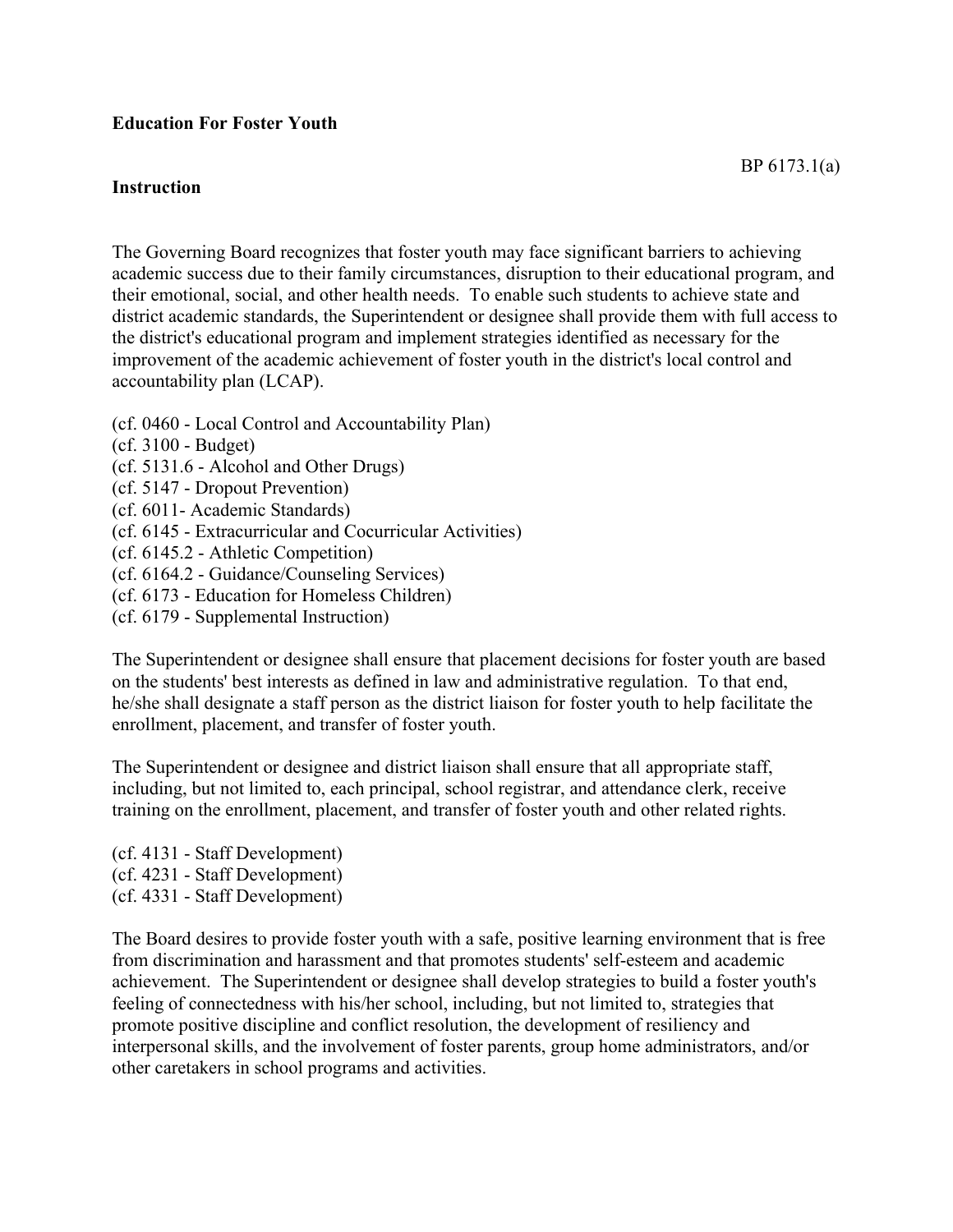- (cf. 0410 Nondiscrimination in District Programs and Activities)
- (cf. 0450 Comprehensive Safety Plan)
- (cf. 5131 Conduct)
- (cf. 5131.2 Bullying)
- (cf. 5137 Positive School Climate)
- (cf. 5138 Conflict Resolution/Peer Mediation)
- (cf. 5145.3 Nondiscrimination/Harassment)
- (cf. 5145.9 Hate-Motivated Behavior)
- (cf. 6020 Parent Involvement)

To address the needs of foster youth and help ensure the maximum utilization of available funds, the Superintendent or designee shall collaborate with local agencies and officials including, but not limited to, the county placing agency, social services, probation officers, and juvenile court officers. The Superintendent or designee shall explore the feasibility of entering into agreements with these groups to coordinate services and protect the rights of foster youth.

(cf. 1400 - Relations Between Other Governmental Agencies and the Schools)

At least annually and in accordance with the established timelines, the Superintendent or designee shall report to the Board on the outcomes for foster youth regarding the goals and specific actions identified in the LCAP, including, but not limited to, school attendance, student achievement test results, promotion and retention rates by grade level, graduation rates, and suspension/expulsion rates. As necessary, evaluation data shall be used to determine and recommend revisions to the LCAP for improving or increasing services for foster youth.

- (cf. 0500 Accountability)
- (cf. 5123 Promotion/Acceleration/Retention)
- (cf. 5144.1 Suspension and Expulsion/Due Process)
- (cf. 5144.2 Suspension and Expulsion/Due Process (Students with Disabilities))
- (cf. 6162.51 State Academic Achievement Tests)

Legal Reference: EDUCATION CODE 32228-32228.5 Student safety and violence prevention 42238.01-42238.07 Local control funding formula 42920-42925 Foster children educational services 48645-48646 Juvenile court schools 48850-48859 Educational placement of students residing in licensed children's institutions 48915.5 Suspension and expulsion; students with disabilities, including foster youth 48918.1 Notice of expulsion hearing for foster youth 49061 Student records 49069.5 Foster care students, transfer of records 49076 Access to student records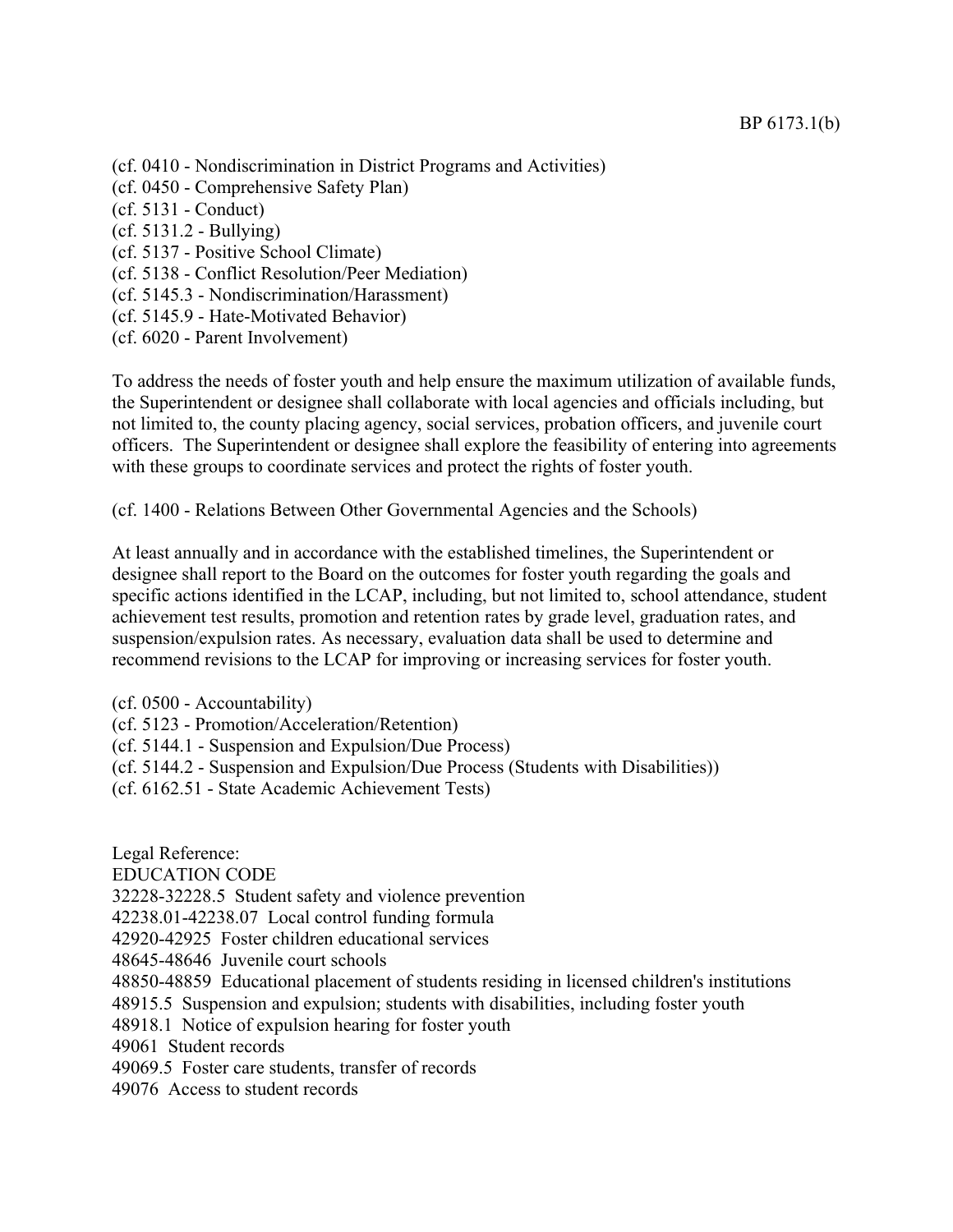51225.1 Exemption from district graduation requirements

51225.2 Pupil in foster care defined; acceptance of coursework, credits, retaking of course

51225.3 High school graduation

52060-52077 Local control and accountability plan

56055 Rights of foster parents in special education

HEALTH AND SAFETY CODE

1522.41 Training and certification of group home administrators

1529.2 Training of licensed foster parents

120341 Foster youth: school placement: immunization records

WELFARE AND INSTITUTIONS CODE

300 Children subject to jurisdiction

309 Investigation and release of child

317 Appointment of legal counsel

361 Limitations on parental or guardian control

366.27 Educational decision by relative providing living arrangements

602 Minors violating law; ward of court

726 Limitations on parental or guardian control

727 Order of care, ward of court

16000-16014 Foster care placement

CODE OF REGULATIONS, TITLE 5

4600-4687 Uniform complaint procedures

UNITED STATES CODE, TITLE 20

1415 Procedural safeguards; placement in alternative educational setting

6311 State plan

UNITED STATES CODE, TITLE 29

794 Rehabilitation Act of 1973, Section 504

UNITED STATES CODE, TITLE 42

670-679b Federal assistance for foster care programs

11431-11435 McKinney-Vento Homeless Assistance Act

Management Resources:

CSBA PUBLICATIONS

Foster Youth: Supports for Success, Governance Brief, May 2016

Our Foster Youth: What School Boards Can Do, May 2016

ALLIANCE FOR CHILDREN'S RIGHTS PUBLICATIONS

Foster Youth Education Toolkit, December 2016

CALIFORNIA CHILD WELFARE COUNCIL

Partial Credit Model Policy and Practice Recommendations

CITIES, COUNTIES AND SCHOOLS PARTNERSHIP PUBLICATIONS

Our Children: Emancipating Foster Youth, A Community Action Guide

U.S. DEPARTMENT OF EDUCATION PUBLICATIONS

Ensuring Educational Stability for Children in Foster Care, Non-Regulatory Guidance, June 2016